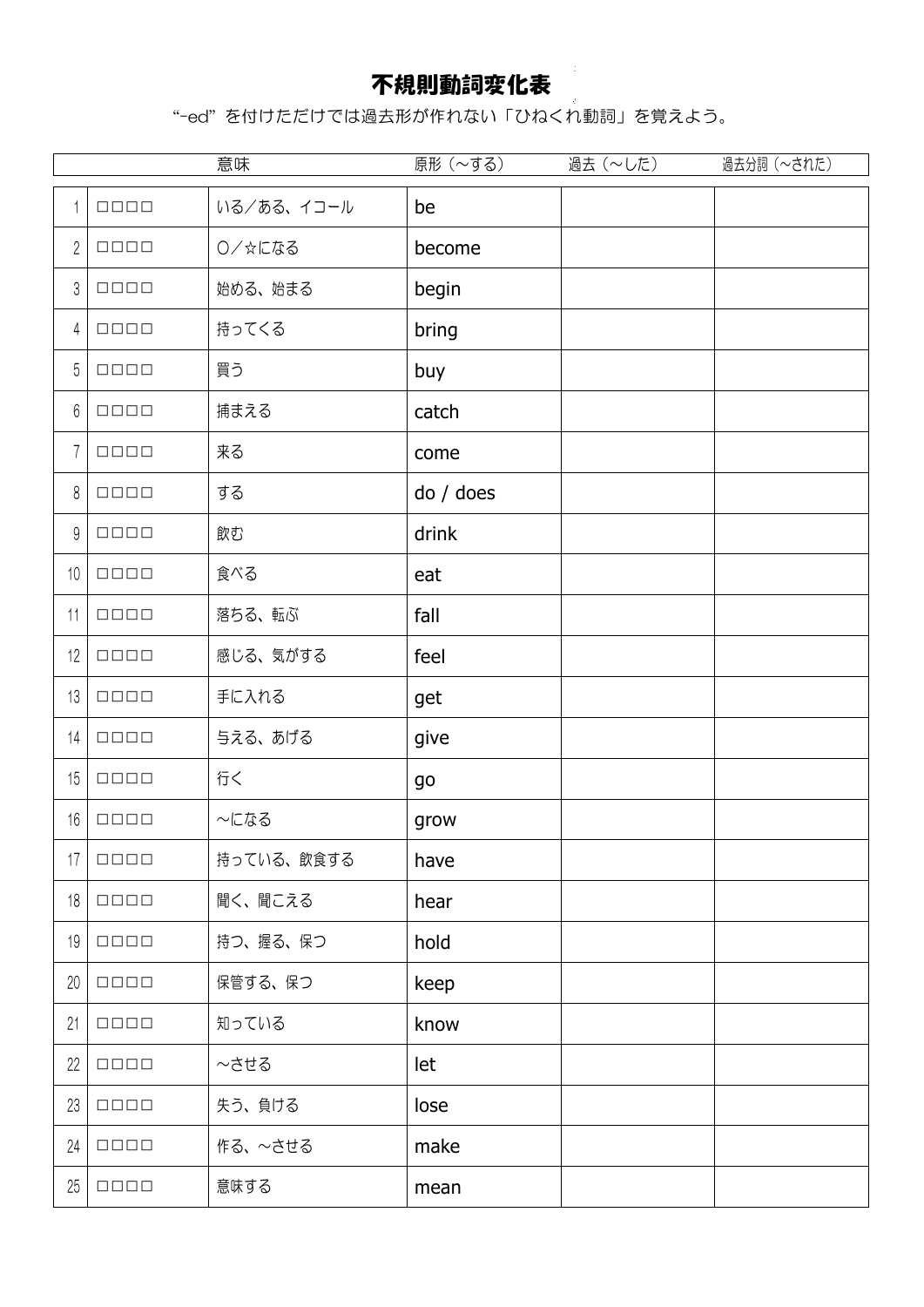| 26 | $\Box\,\Box\,\Box\,\Box$ | (予定して)会う    | meet       |  |
|----|--------------------------|-------------|------------|--|
| 27 | $\Box\,\Box\,\Box\,\Box$ | 置く          | put        |  |
| 28 | $\Box \Box \Box \Box$    | 読む          | read       |  |
| 29 | $\Box\,\Box\,\Box\,\Box$ | (乗り物に)乗る    | ride       |  |
| 30 | $\Box \Box \Box \Box$    | 鳴る          | ring       |  |
| 31 | $\Box \Box \Box \Box$    | 走る          | run        |  |
| 32 | $\Box \Box \Box \Box$    | 言う          | say        |  |
| 33 | $\Box\,\Box\,\Box\,\Box$ | 見える、わかる、会う  | see        |  |
| 34 | $\Box\,\Box\,\Box\,\Box$ | 送る          | send       |  |
| 35 | $\Box \Box \Box \Box$    | 見せる、案内する    | show       |  |
| 36 | $\Box \Box \Box \Box$    | 座る、座っている    | sit        |  |
| 37 | $\Box \Box \Box \Box$    | 眠る          | sleep      |  |
| 38 | $\Box \Box \Box \Box$    | 話す          | speak      |  |
| 39 | $\Box \Box \Box \Box$    | (お金、時間を)使う  | spend      |  |
| 40 | $\Box$                   | 立つ、立っている    | stand      |  |
| 41 | $\Box \Box \Box \Box$    | 泳ぐ          | swim       |  |
| 42 | $\Box \Box \Box \Box$    | 連れていく、取る    | take       |  |
| 43 | $\Box \Box \Box \Box$    | (教科を)教える    | teach      |  |
| 44 | $\Box \Box \Box \Box$    | (情報を)教える、言う | tell       |  |
| 45 | $\Box \Box \Box \Box$    | 思う、考える      | think      |  |
| 46 | $\Box \Box \Box \Box$    | 理解する        | understand |  |
| 47 | $\Box \Box \Box \Box$    | 身につける、着る    | wear       |  |
| 49 | $\Box \Box \Box \Box$    | 勝つ          | win        |  |
| 50 | $\Box \Box \Box \Box$    | (文字を)書く     | write      |  |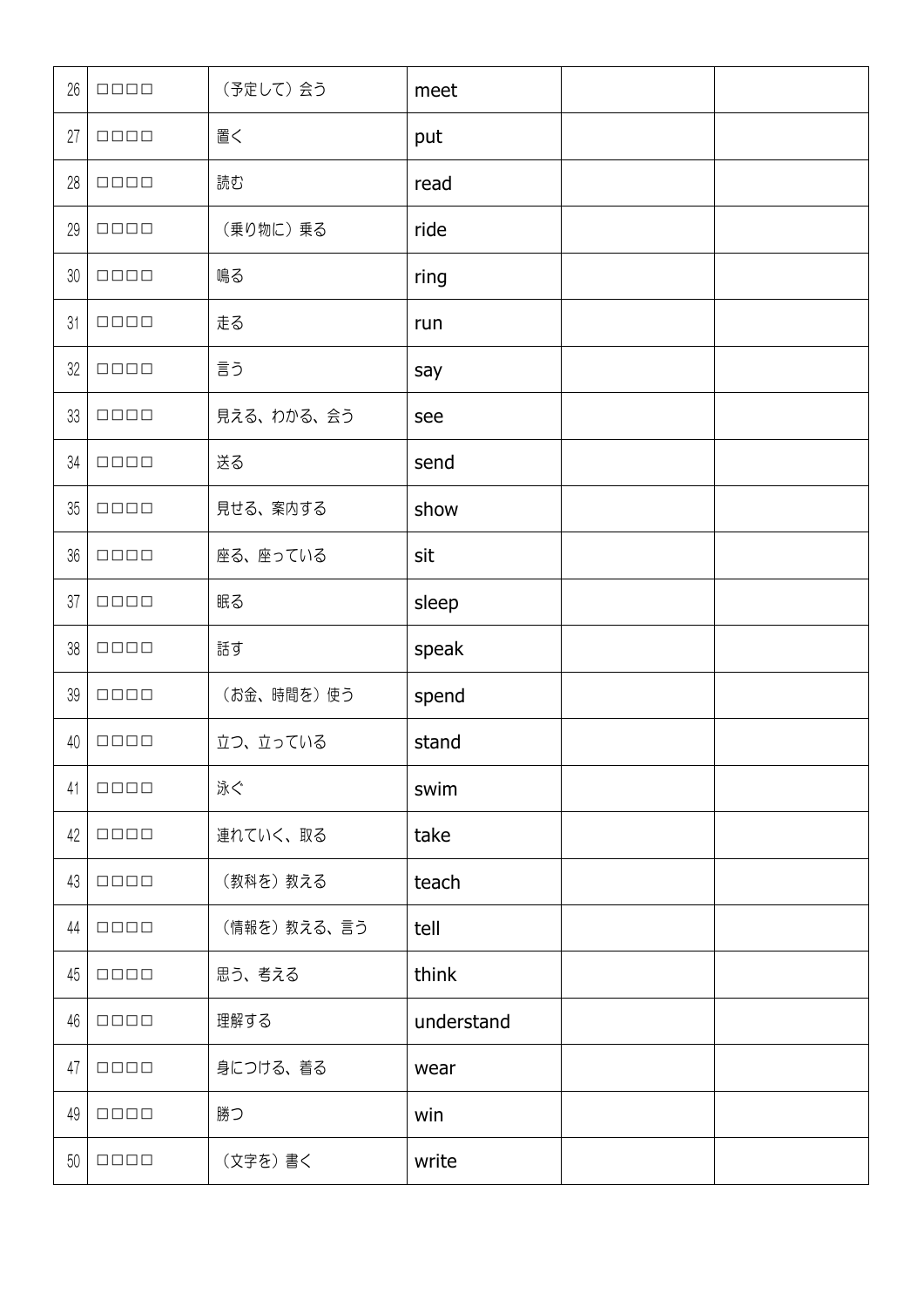## 不規則動詞変化表

"-ed" を付けただけでは過去形が作れない「ひねくれ動詞」を覚えよう。

|                |                          | 意味         | 原形 (~する)  | 過去 (~した)  | 過去分詞 (~された)  |
|----------------|--------------------------|------------|-----------|-----------|--------------|
| $\mathbf{1}$   | $\Box \Box \Box \Box$    | いる/ある、イコール | be        | was, were | been         |
| $\mathbf 2$    | $\Box \Box \Box \Box$    | ○/☆になる     | become    | became    | become       |
| 3              | $\Box$                   | 始める、始まる    | begin     | began     | begun        |
| 4              | $\Box\,\Box\,\Box\,\Box$ | 持ってくる      | bring     | brought   | brought      |
| 5              | $\Box\,\Box\,\Box\,\Box$ | 買う         | buy       | bought    | bought       |
| 6              | $\Box \Box \Box \Box$    | 捕まえる       | catch     | caught    | caught       |
| $\overline{1}$ | $\Box \Box \Box \Box$    | 来る         | come      | came      | come         |
| 8              | $\Box\,\Box\,\Box\,\Box$ | する         | do / does | did       | done         |
| 9              | $\Box\,\Box\,\Box\,\Box$ | 飲む         | drink     | drank     | drunk        |
| 10             | $\Box \Box \Box \Box$    | 食べる        | eat       | ate       | eaten        |
| 11             | $\Box \Box \Box \Box$    | 落ちる、転ぶ     | fall      | fell      | fallen       |
| 12             | $\Box \Box \Box \Box$    | 感じる、気がする   | feel      | felt      | felt         |
| 13             | $\Box\,\Box\,\Box\,\Box$ | 手に入れる      | get       | got       | gotten / got |
| 14             | $\Box \Box \Box \Box$    | 与える、あげる    | give      | gave      | given        |
| 15             | $\Box \Box \Box \Box$    | 行く         | go        | went      | gone         |
| 16             | $\Box\,\Box\,\Box\,\Box$ | ~になる       | grow      | grew      | grown        |
| 17             | $\Box$                   | 持っている、飲食する | have      | had       | had          |
| 18             | $\Box \Box \Box \Box$    | 聞く、聞こえる    | hear      | heard     | heard        |
| 19             | $\Box \Box \Box \Box$    | 持つ、握る、保つ   | hold      | held      | held         |
| 20             | $\Box \Box \Box \Box$    | 保管する、保つ    | keep      | kept      | kept         |
| 21             | $\Box$                   | 知っている      | know      | knew      | known        |
| 22             | $\Box \Box \Box \Box$    | ~させる       | let       | let       | let          |
| 23             | $\Box \Box \Box \Box$    | 失う、負ける     | lose      | lost      | lost         |
| 24             | $\Box \Box \Box \Box$    | 作る、~させる    | make      | made      | made         |
| 25             | $\Box \Box \Box \Box$    | 意味する       | mean      | meant     | meant        |